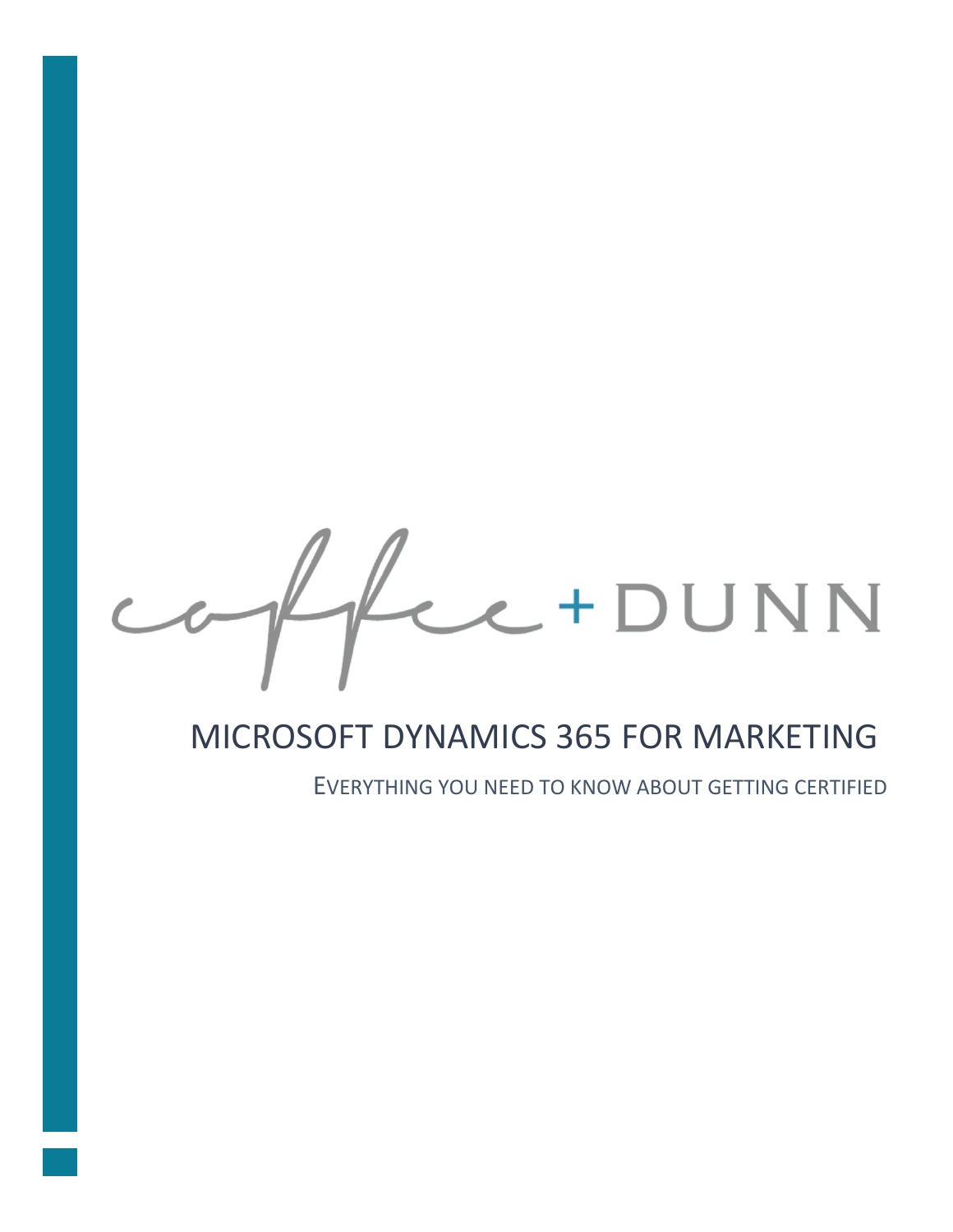# Table of Contents

֖֖֖֖֖֖֚֚֚֚֚֚֚֚֚֚֚֬֝֝֓֡֬֝֬֝֬֝֬֝֓֬֝֓֬֝֓֬֝֓֬֝֓֬֝֓֬֝֓֬֝֓֬֝֓֬֝֓֬

<span id="page-1-0"></span>coffee+DUNN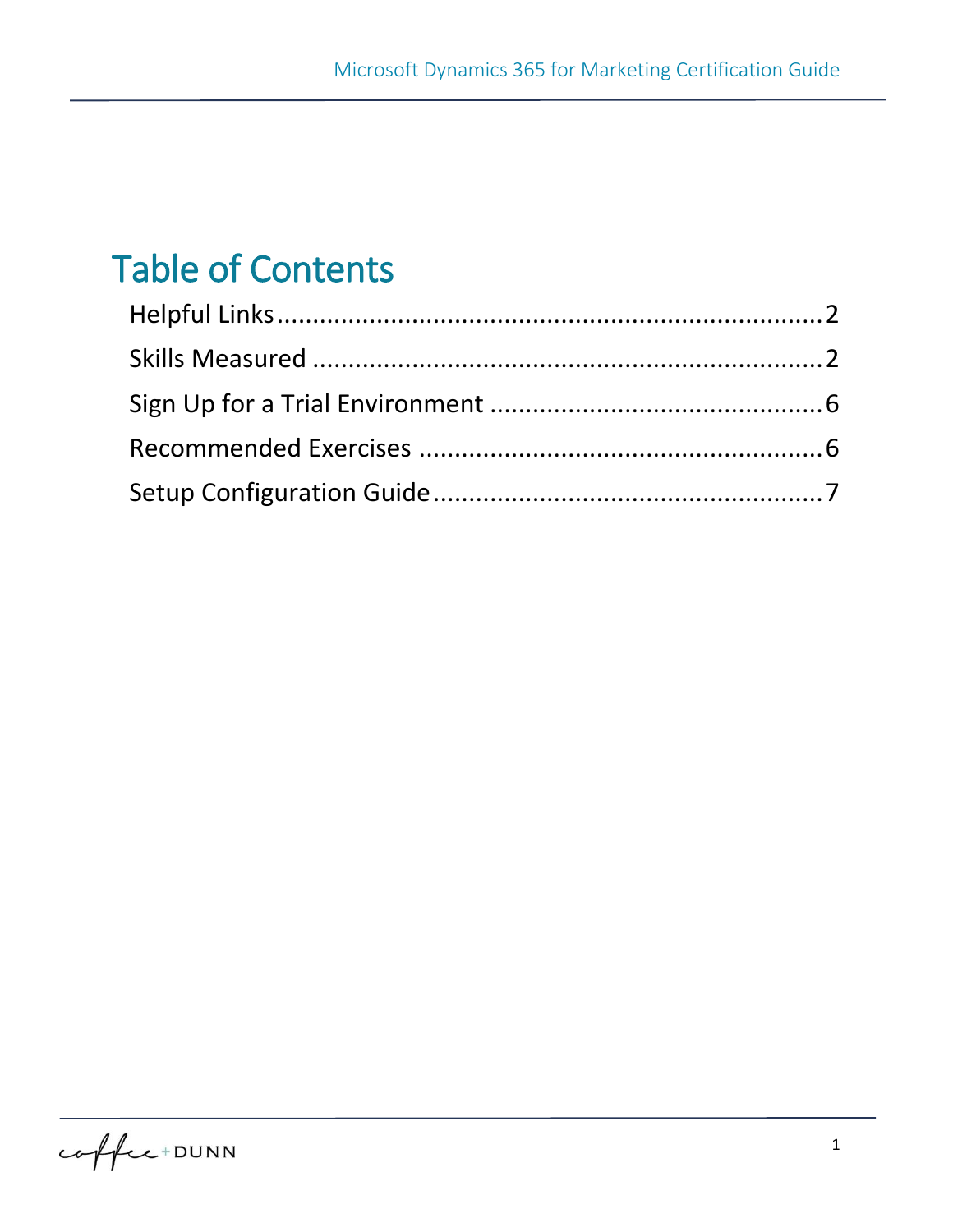### Helpful Links

֖֖֖֖֖֖֚֚֚֚֚֚֚֚֚֚֚֬֝֝֓֡֬֝֬֝֬֝֬֝֓֬֝֓֬֝֓֬֝֓֬֝֓֬֝֓֬֝֓֬֝֓֬֝֓֬֝֓֬

- **1.** Microsoft Dynamics 365 for Marketing [Help & training](https://docs.microsoft.com/en-us/dynamics365/customer-engagement/marketing/help-hub)
- **2.** Microsoft Dynamics 365 for Marketing [User guide](https://docs.microsoft.com/en-us/dynamics365/customer-engagement/marketing/user-guide)
- **3.** Microsoft Dynamics 365 for Marketing BOM assets on [MPN](file:///C:/Dropbox%20(Spur)/Documents/MS%20D365%20for%20Marketing%20Pilot%20Program/Partner%20Newsletter/.%20%20https:/partner.microsoft.com/en-us/asset/collection/microsoft-dynamics-365-for-marketing%23/)
- **4.** Microsoft Dynamics 365 for Marketing [Overview Demo](https://coffee-dunn.com/resources-dynamics365formarketing/)
- **5.** Microsoft Dynamics 365 for Marketing [Lead scoring information](https://docs.microsoft.com/en-ca/dynamics365/customer-engagement/marketing/score-manage-leads)
- **6.** Microsoft Dynamics 365 for Marketing [Marketing to leads "how](https://docs.microsoft.com/en-us/dynamics365/customer-engagement/marketing/market-to-leads)-to"
- **7.** Microsoft Dynamics 365 for Marketing [Keep marketing up-to-date guide](https://docs.microsoft.com/en-us/dynamics365/customer-engagement/marketing/apply-updates)
- <span id="page-2-0"></span>**8.** Microsoft Dynamics 365 for Marketing update – [Read-me](https://docs.microsoft.com/en-us/dynamics365/customer-engagement/marketing/readme-preview)

### Skills Measured

**1.** Set up and configure Microsoft Dynamics 365 for Marketing (10-15%)

#### **a. Set up Microsoft Dynamics 365 for Marketing**

Perform initial set up steps; configure organizational, business management, and customization settings; define default matching strategies, view quota limits

#### **b. Configure other settings**

Configure event settings; configure Customer Insights synchronization; upload images to file storage; view and manage keywords for an organization; create templates including activity templates

#### **c. Manage data quality and privacy**

Identify GDPR rules for individuals and organizations; identify how Microsoft Dynamics 365 supports GDPR; configure permission-based marketing; track online behavior; manage email unsubscribe requests; manage data imports and deduplication

**d. Integrate Microsoft Dynamics 365 for Marketing with other services** 

Integrate with the Customer Insights service; use Power BI to view Microsoft Dynamics 365 for Marketing data; identify how custom channels work with Microsoft Dynamics 365 for Marketing

#### **Helpful links:**

- [https://docs.microsoft.com/en-us/dynamics365/customer](https://docs.microsoft.com/en-us/dynamics365/customer-engagement/marketing/purchase-setup)[engagement/marketing/purchase-setup](https://docs.microsoft.com/en-us/dynamics365/customer-engagement/marketing/purchase-setup)
- [https://mva.microsoft.com/en-us/training-courses/introduction-to-microsoft-dynamics-365](https://mva.microsoft.com/en-us/training-courses/introduction-to-microsoft-dynamics-365-for-marketing-18403?l=rv3ZAvTLF_1805368485) [for-marketing-18403?l=rv3ZAvTLF\\_1805368485](https://mva.microsoft.com/en-us/training-courses/introduction-to-microsoft-dynamics-365-for-marketing-18403?l=rv3ZAvTLF_1805368485)

coffee+DUNN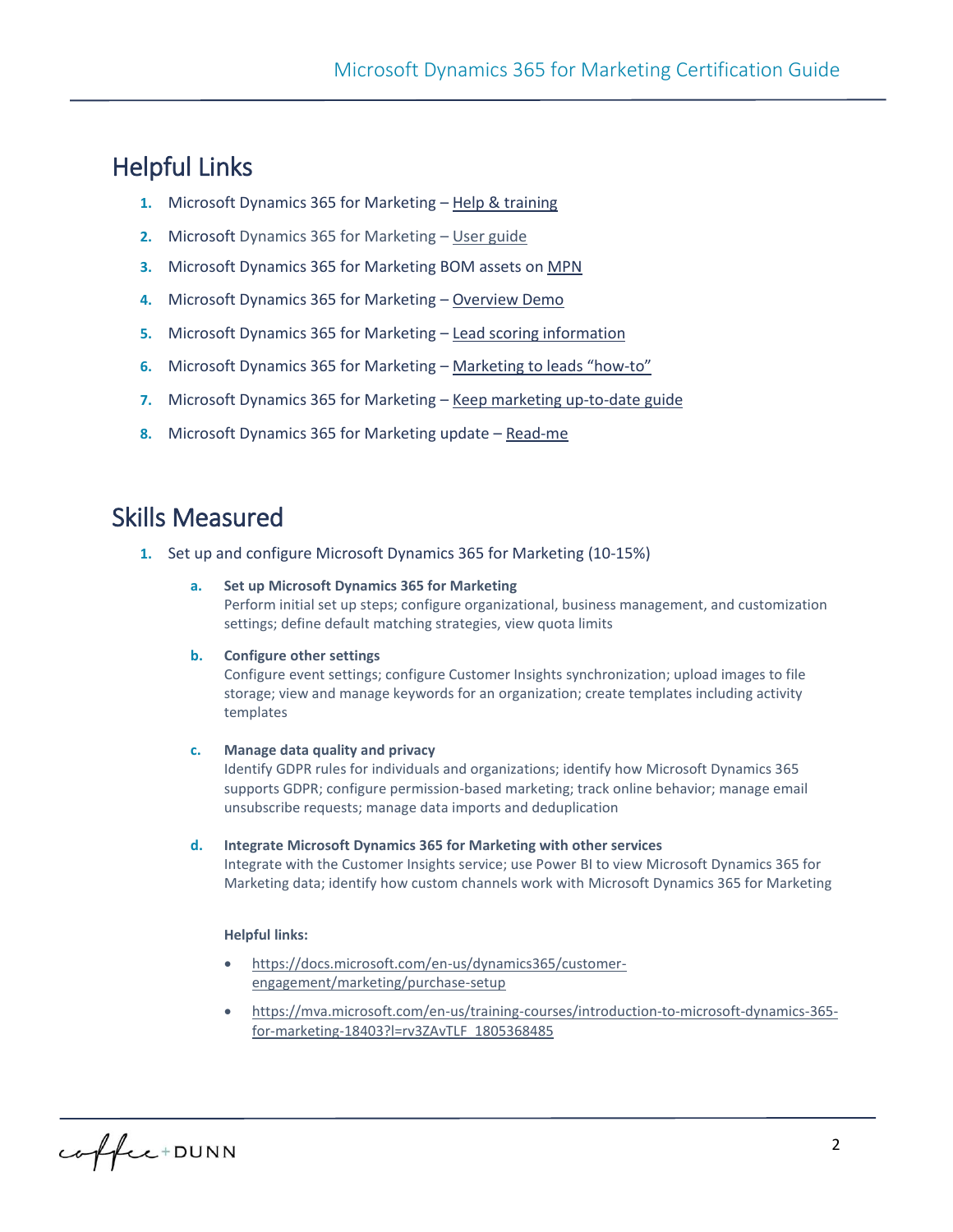#### **2.** Manage segments and lists (10-15%)

֖֖֖֖֖֖֚֚֚֚֚֚֚֚֚֚֚֬֝֝֓֡֬֝֬֝֬֝֬֝֓֬֝֓֬֝֓֬֝֓֬֝֓֬֝֓֬֝֓֬֝֓֬֝֓֬֝֓֬

#### **a. Create and manage segments**

Identify segment types; create market segments including dynamic, static, and suppression segments; implement segment naming rules; view segment entities and relationships by using the Explore hyperlink; configure dynamic segments by using the Designer; combine segments using union, exclude, or intersect logic

#### **Helpful Links:**

- [https://docs.microsoft.com/en-us/dynamics365/customer](https://docs.microsoft.com/en-us/dynamics365/customer-engagement/marketing/segmentation-lists-subscriptions)[engagement/marketing/segmentation-lists-subscriptions](https://docs.microsoft.com/en-us/dynamics365/customer-engagement/marketing/segmentation-lists-subscriptions)
- [https://mva.microsoft.com/en-us/training-courses/introduction-to-microsoft-dynamics-365](https://mva.microsoft.com/en-us/training-courses/introduction-to-microsoft-dynamics-365-for-marketing-18403?l=NwEgpOFIF_1106312570) [for-marketing-18403?l=NwEgpOFIF\\_1106312570](https://mva.microsoft.com/en-us/training-courses/introduction-to-microsoft-dynamics-365-for-marketing-18403?l=NwEgpOFIF_1106312570)
- [https://docs.microsoft.com/en-us/dynamics365/customer-engagement/marketing/create](https://docs.microsoft.com/en-us/dynamics365/customer-engagement/marketing/create-segment)[segment](https://docs.microsoft.com/en-us/dynamics365/customer-engagement/marketing/create-segment)

#### **b. Create and manage subscription centers and lists**  Identify usage scenarios for subscription lists; create a subscription list; add a subscription list to a form; create a segment based on a subscription list

#### **Helpful Link:**

• [https://docs.microsoft.com/en-us/dynamics365/customer-engagement/marketing/set-up](https://docs.microsoft.com/en-us/dynamics365/customer-engagement/marketing/set-up-subscription-center)[subscription-center](https://docs.microsoft.com/en-us/dynamics365/customer-engagement/marketing/set-up-subscription-center)

#### **3.** Create and manage marketing forms and pages (10-15%)

#### **a. Create marketing forms**

Identify types of marketing forms; identify form requirements and limitations; create a marketing form by using a template; create landing page forms, subscription centers, and Forward to a Friend pages

#### **Helpful Link:**

• [https://docs.microsoft.com/en-us/dynamics365/customer](https://docs.microsoft.com/en-us/dynamics365/customer-engagement/marketing/marketing-forms)[engagement/marketing/marketing-forms](https://docs.microsoft.com/en-us/dynamics365/customer-engagement/marketing/marketing-forms)

#### **b. Create and manage marketing pages**

Create marketing pages; add form blocks to marketing pages; add forms to form blocks; style marketing pages; integrate marketing pages; create and use dynamic tests links; implement dedicated marketing page blocks; preview and validate marketing pages; publish a marketing page

#### **Helpful Link:**

• [https://docs.microsoft.com/en-us/dynamics365/customer-engagement/marketing/create](https://docs.microsoft.com/en-us/dynamics365/customer-engagement/marketing/create-deploy-marketing-pages)[deploy-marketing-pages](https://docs.microsoft.com/en-us/dynamics365/customer-engagement/marketing/create-deploy-marketing-pages)

coffee+DUNN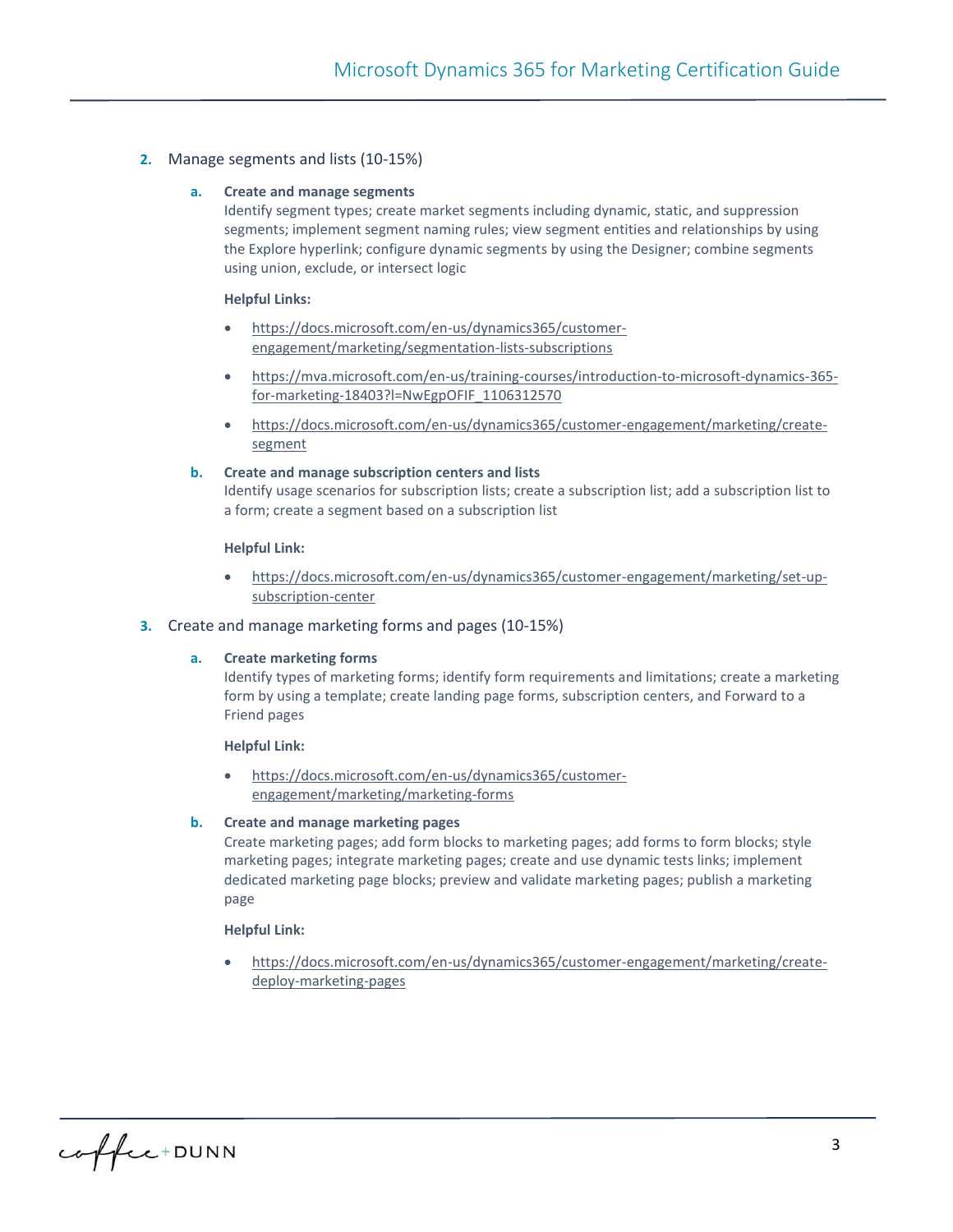#### **4.** Manage leads (10-15%)

֖֖֖֖֖֖֚֚֚֚֚֚֚֚֚֚֚֬֝֝֓֡֬֝֬֝֬֝֬֝֓֬֝֓֬֝֓֬֝֓֬֝֓֬֝֓֬֝֓֬֝֓֬֝֓֬֝֓֬

#### **a. Create and manage leads**

Identify and describe stages in the lead life cycle; create leads manually or automatically; synchronize leads from LinkedIn by using the LinkedIn connector; create segments by using Microsoft Dynamics Customer Insights integration

#### **Helpful Link:**

• [https://docs.microsoft.com/en-us/dynamics365/customer-engagement/marketing/market](https://docs.microsoft.com/en-us/dynamics365/customer-engagement/marketing/market-to-leads)[to-leads](https://docs.microsoft.com/en-us/dynamics365/customer-engagement/marketing/market-to-leads)

#### **b. Assess sales readiness**

Create fixed rule and behavior rule scoring conditions; create compound conditions; set up single and multiple condition models; configure advanced lead scoring; configure sales readiness thresholds; review lead conversion metrics

#### **Helpful Link:**

• [https://docs.microsoft.com/en-us/dynamics365/customer-engagement/marketing/score](https://docs.microsoft.com/en-us/dynamics365/customer-engagement/marketing/score-manage-leads)[manage-leads](https://docs.microsoft.com/en-us/dynamics365/customer-engagement/marketing/score-manage-leads)

#### **5.** Create and manage marketing emails (10-15%)

#### **a. Create email messages**

Create an email message by using a template; use basic HTML markup to create email messages; identify mandatory dynamic fields; add dynamic content to email messages

#### **Helpful Links:**

- [https://docs.microsoft.com/en-us/dynamics365/customer-engagement/marketing/create](https://docs.microsoft.com/en-us/dynamics365/customer-engagement/marketing/create-marketing-email)[marketing-email](https://docs.microsoft.com/en-us/dynamics365/customer-engagement/marketing/create-marketing-email)
- <https://www.youtube.com/watch?v=05FvnxGI6y8>
- [https://mva.microsoft.com/en-us/training-courses/introduction-to-microsoft-dynamics-365](https://mva.microsoft.com/en-us/training-courses/introduction-to-microsoft-dynamics-365-for-marketing-18403?l=7aGTnPFIF_6306312570) [for-marketing-18403?l=7aGTnPFIF\\_6306312570](https://mva.microsoft.com/en-us/training-courses/introduction-to-microsoft-dynamics-365-for-marketing-18403?l=7aGTnPFIF_6306312570)

#### **b. Publish and manage email messages**

Identify message requirements; preview messages by using the Basic and Inbox options; validate messages; publish messages

#### **Helpful Links:**

• [https://docs.microsoft.com/en-us/dynamics365/customer](https://docs.microsoft.com/en-us/dynamics365/customer-engagement/marketing/prepare-marketing-emails#process-overview-how-to-create-and-go-live-with-a-marketing-email)[engagement/marketing/prepare-marketing-emails#process-overview-how-to-create](https://docs.microsoft.com/en-us/dynamics365/customer-engagement/marketing/prepare-marketing-emails#process-overview-how-to-create-and-go-live-with-a-marketing-email)[and-go-live-with-a-marketing-email](https://docs.microsoft.com/en-us/dynamics365/customer-engagement/marketing/prepare-marketing-emails#process-overview-how-to-create-and-go-live-with-a-marketing-email)

#### **6.** Manage customer journeys (10-15%)

#### **a. Create journeys**

Identify and describe journey template types; identify content types; set up a customer journey; implement Activity and Launch Workflow options; implement targets; identify flow control components; implement flow control for journeys

#### **Helpful Links:**

coffee+DUNN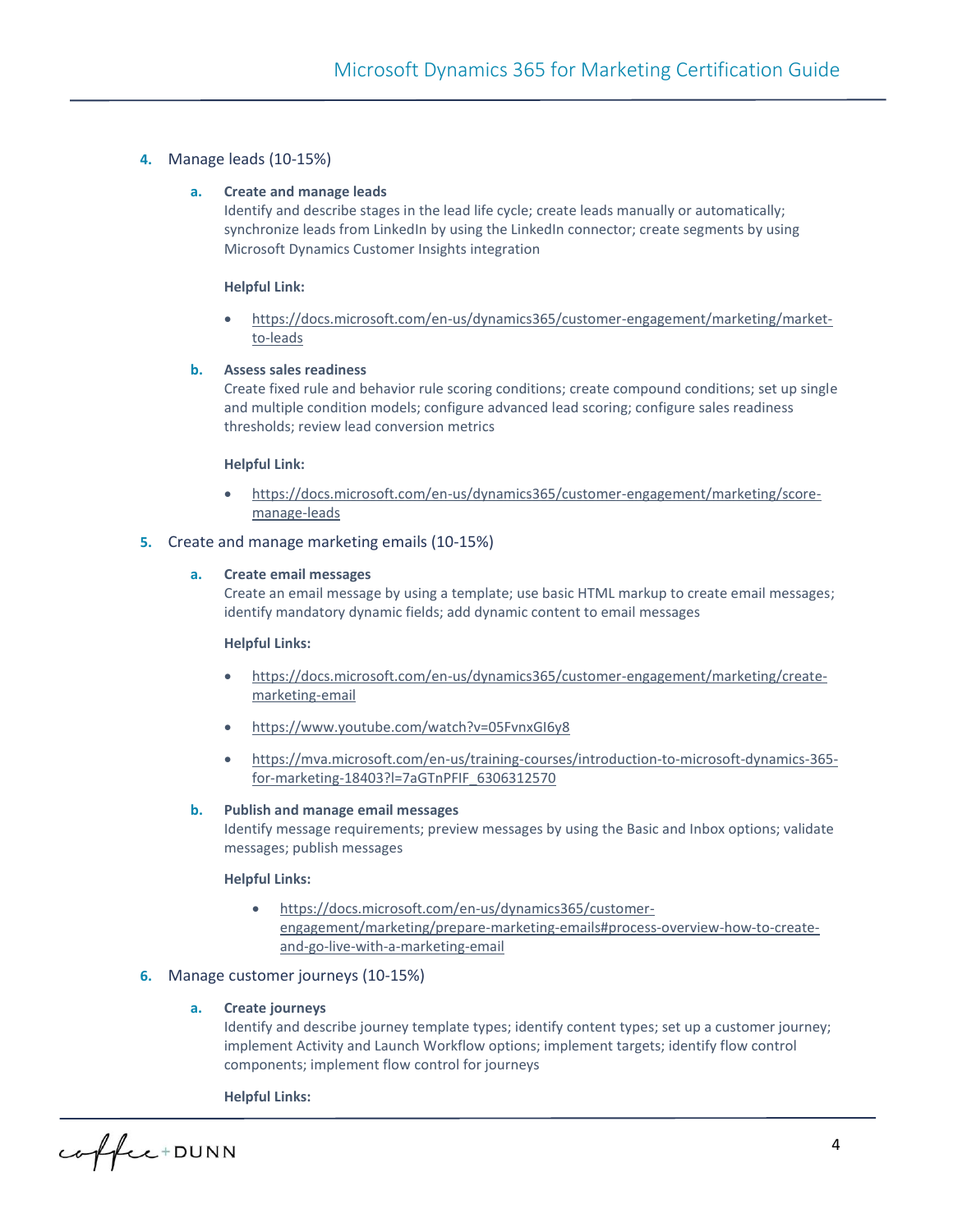• [https://docs.microsoft.com/en-us/dynamics365/customer](https://docs.microsoft.com/en-us/dynamics365/customer-engagement/marketing/create-simple-customer-journey)[engagement/marketing/create-simple-customer-journey](https://docs.microsoft.com/en-us/dynamics365/customer-engagement/marketing/create-simple-customer-journey)

#### **b. Publish and manage journeys**

Configure required options for publishing journeys; check campaigns for errors; publish a campaign; display customer journey insights

#### **Helpful Links:**

• [https://docs.microsoft.com/en-us/dynamics365/customer](https://docs.microsoft.com/en-us/dynamics365/customer-engagement/marketing/customer-journeys-create-automated-campaigns)[engagement/marketing/customer-journeys-create-automated-campaigns](https://docs.microsoft.com/en-us/dynamics365/customer-engagement/marketing/customer-journeys-create-automated-campaigns)

#### **7.** Manage events (5-10%)

֖֖֖֖֖֖֚֚֚֚֚֚֚֚֚֚֚֬֝֝֓֡֬֝֬֝֬֝֬֝֓֬֝֓֬֝֓֬֝֓֬֝֓֬֝֓֬֝֓֬֝֓֬֝֓֬֝֓֬

#### **a. Create events and webinars**

Create an event team; set up sessions, including internal and external tracks; set up speakers; create event passes; set up venues; manage sponsors; manage vendors, logistics, and accommodations; identify webinar types; configure webinar options

#### **Helpful Links:**

- [https://docs.microsoft.com/en-us/dynamics365/customer-engagement/marketing/set](https://docs.microsoft.com/en-us/dynamics365/customer-engagement/marketing/set-up-event)[up-event](https://docs.microsoft.com/en-us/dynamics365/customer-engagement/marketing/set-up-event)
- [https://blogs.technet.microsoft.com/lystavlen/2018/02/23/event-management-in](https://blogs.technet.microsoft.com/lystavlen/2018/02/23/event-management-in-dynamics-365-for-marketing-quick-start-guide/)[dynamics-365-for-marketing-quick-start-guide/](https://blogs.technet.microsoft.com/lystavlen/2018/02/23/event-management-in-dynamics-365-for-marketing-quick-start-guide/)

#### **b. Manage webinars**

Configure the event portal; create event invitations, banners, and social media posts; register and check in attendees; gather event feedback; review events

#### **Helpful Links:**

• [https://docs.microsoft.com/en-us/dynamics365/customer-engagement/marketing/set](https://docs.microsoft.com/en-us/dynamics365/customer-engagement/marketing/set-up-webinar)[up-webinar](https://docs.microsoft.com/en-us/dynamics365/customer-engagement/marketing/set-up-webinar)

#### **8.** Create and distribute surveys (5-10%)

#### **a. Create surveys**

Create a theme and upload images; add pages to a survey and personalize data; identify survey question types; add survey questions; identify respondent types; configure responsive routing

#### **Helpful Link:**

• [https://docs.microsoft.com/en-us/dynamics365/customer-engagement/voice-of](https://docs.microsoft.com/en-us/dynamics365/customer-engagement/voice-of-customer/plan-survey)[customer/plan-survey](https://docs.microsoft.com/en-us/dynamics365/customer-engagement/voice-of-customer/plan-survey)

#### **b. Preview, test, and publish surveys**

Add surveys to emails; add surveys to customer journeys; clone, import, and translate surveys

#### **Helpful Link:**

• [https://docs.microsoft.com/en-us/dynamics365/customer-engagement/voice-of](https://docs.microsoft.com/en-us/dynamics365/customer-engagement/voice-of-customer/distribute-survey)[customer/distribute-survey](https://docs.microsoft.com/en-us/dynamics365/customer-engagement/voice-of-customer/distribute-survey)

coffee+DUNN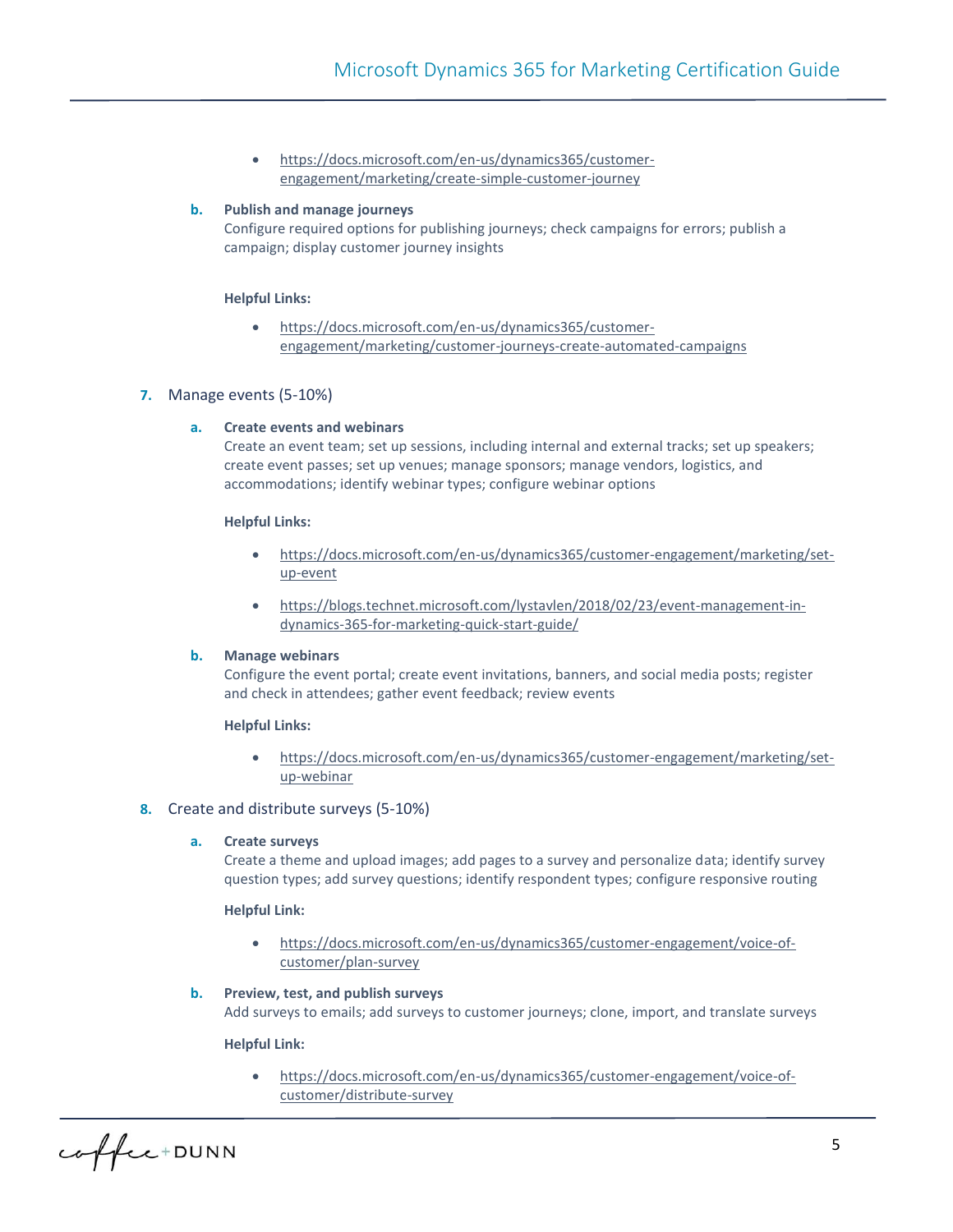#### **c. Manage survey responses**

Interpret survey results; identify report types; run reports; view data in the survey dashboard; create leads from surveys

#### **Helpful Link:**

֖֖֖֖֖֖֚֚֚֚֚֚֚֚֚֚֚֬֝֝֓֡֬֝֬֝֬֝֬֝֓֬֝֓֬֝֓֬֝֓֬֝֓֬֝֓֬֝֓֬֝֓֬֝֓֬֝֓֬

• [https://docs.microsoft.com/en-us/dynamics365/customer-engagement/voice-of](https://docs.microsoft.com/en-us/dynamics365/customer-engagement/voice-of-customer/analyze-survey-data)[customer/analyze-survey-data](https://docs.microsoft.com/en-us/dynamics365/customer-engagement/voice-of-customer/analyze-survey-data)

### <span id="page-6-0"></span>Sign Up for a Trial Environment

The Microsoft Dynamics 365 for Marketing trial is free of charge to you. To sign up for a trial environment:

- Your Dynamics 365 (online) must be version 9.0 or higher
- You will receive a trial a trial Dynamics 365 instance along with your Marketing trial
- You can install one Marketing trial per Office 365 tenant
- Make sure you are in a country/ region where the product is supported

For more information on how to set up your trial environment please view Microsoft's [trial setup guide](https://coffee-dunn.com/wp-content/uploads/2018/12/Microsoft-Dynamics-365-for-Marketing-Trial-Set-Up-Guide.pdf) or you can learn more throug[h this video.](https://www.youtube.com/watch?v=TrosVYVTsS8&list=PLcakwueIHoT_cV1n1es1YJt_T2A5u-XpR&index=1)

### <span id="page-6-1"></span>Recommended Exercises

- **1.** Set up and configure Microsoft Dynamics 365 for Marketing
	- **a.** System navigation
	- **b.** Verify Advanced Settings check each setting and understand how they function
	- **c.** Understand GDPR rules and different ways you can customize Microsoft Dynamics 365 for Marketing to perform permission-based marketing

#### **2.** Manage segments and lists

- **a.** Create a static segment. Use filter to find contacts and add them into segment
- **b.** Create a dynamic segment. Use Flow to exclude contacts who live in TX
- **c.** Create two subscription lists. Then, build a subscription form and page
- **3.** Create and manage marketing forms and pages
	- **a.** Create a marketing form using a template and include the following fields: First name, Last name, Email (required), City, State, and Country. Verify mapping is done correctly. Design the marketing form and save it as a template. Publish the marketing form
	- **b.** Create a marketing page using a template and include the marketing form you created from the previous exercise. Publish the marketing page

coffee+DUNN